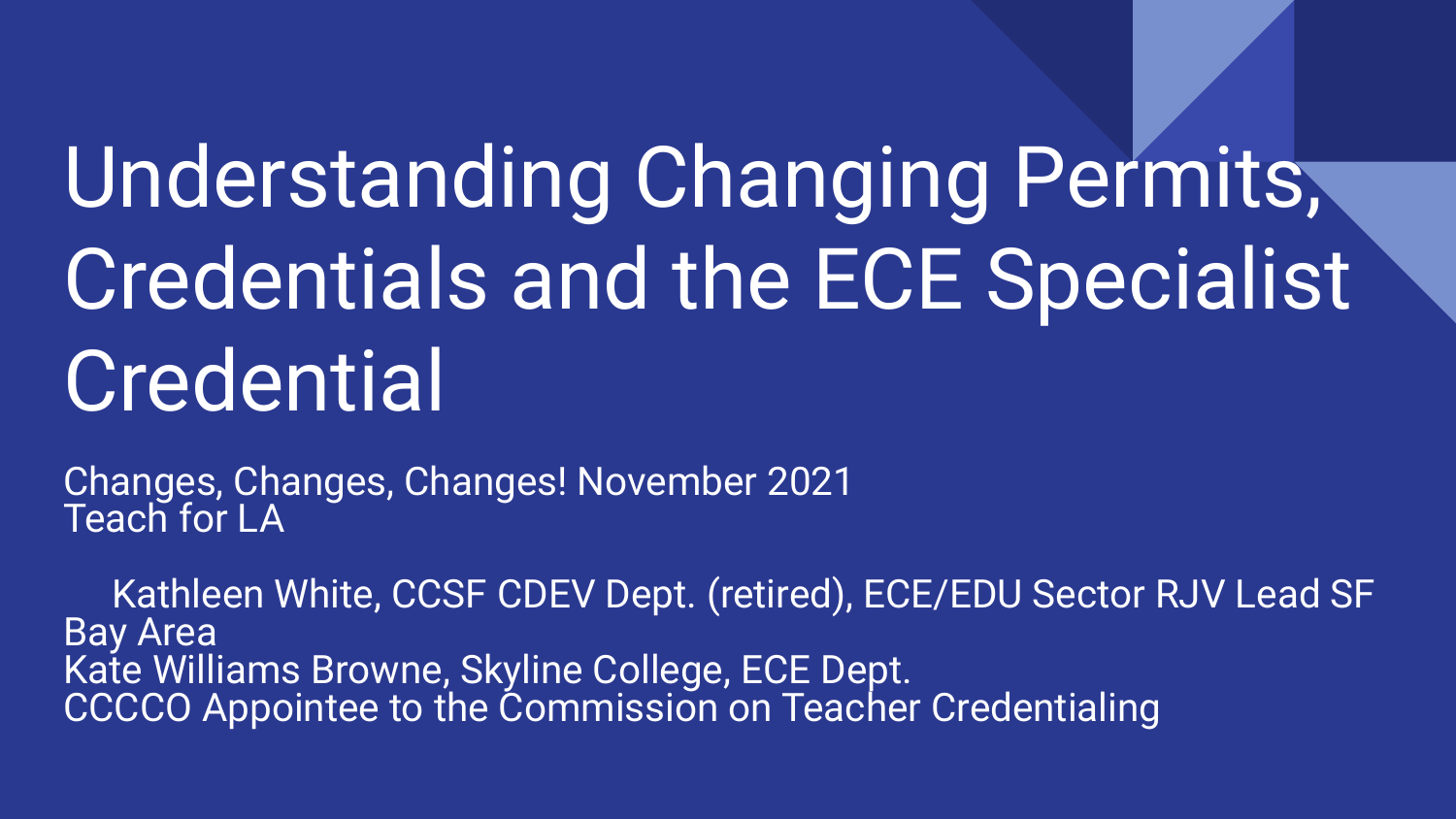#### **Environment Scan**

- **● Critical and unrelenting teacher shortages in California across all grades: ECE, TK, K-12**
- **● Crippling shortages of Substitute Teachers, Special Education teachers, Preschool Teachers, STEM/CTE teachers in key subject areas**
- **● Need for Multiple Pathways and entry points should be driven by both labor market needs and unique challenges of the sector AND with workforce input.**
- **● Need for 8,000 to 11,000 new TK teachers by 2025**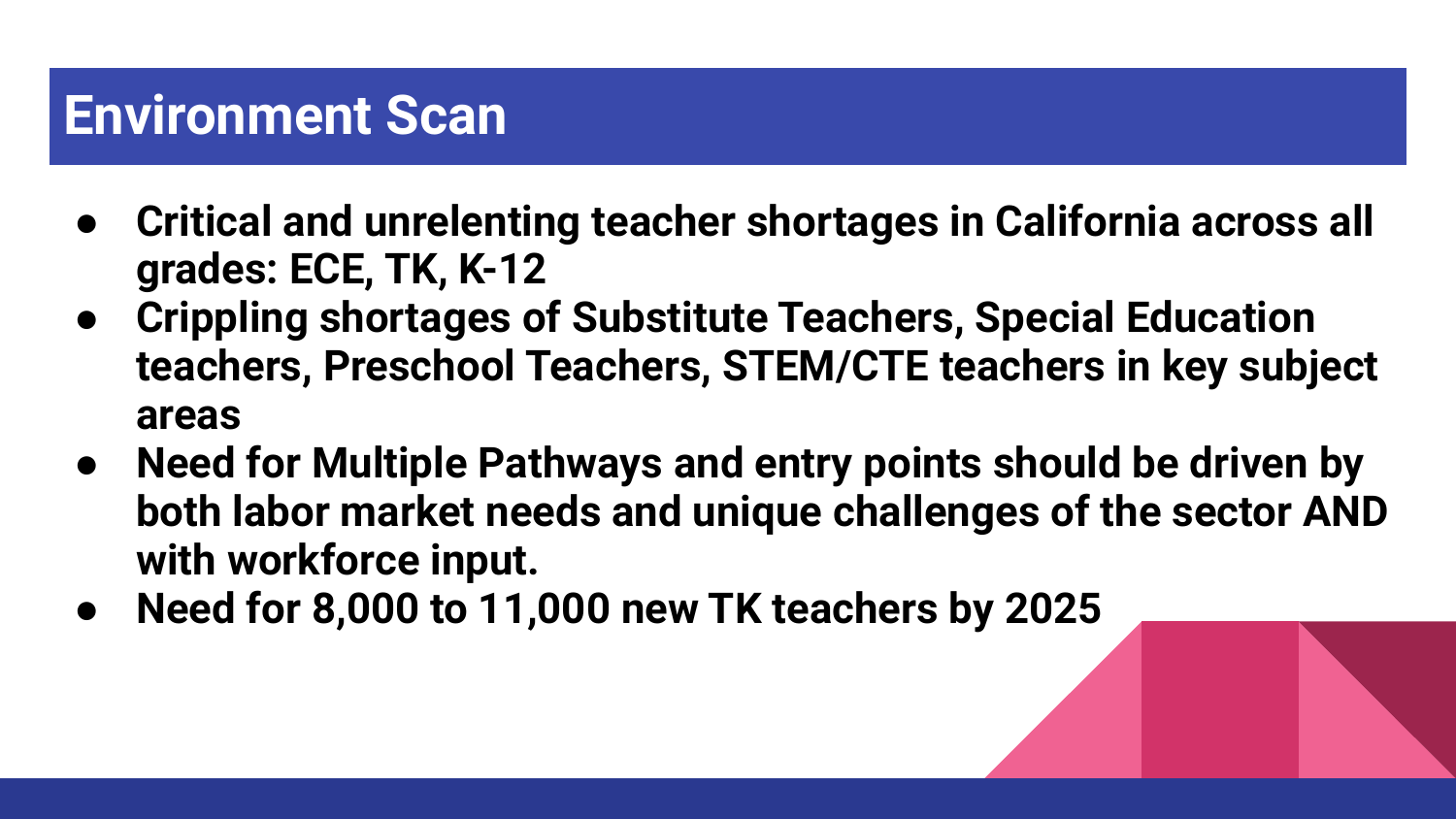#### **Environment Scan**

- **● The need for high quality instructors for California's children needs to be paramount, however, future teachers need more support, at earlier stages of teacher development**
- **● Need for equity and diversity in the teaching workforce**
- **● Cultivating and growing a diverse workforce takes diverse strategies**
- **● COVID exacerbated shortages as older teachers retired, teachers with health and remote instructional issues left the field, teachers caring for their own children at home were unable to continue to work**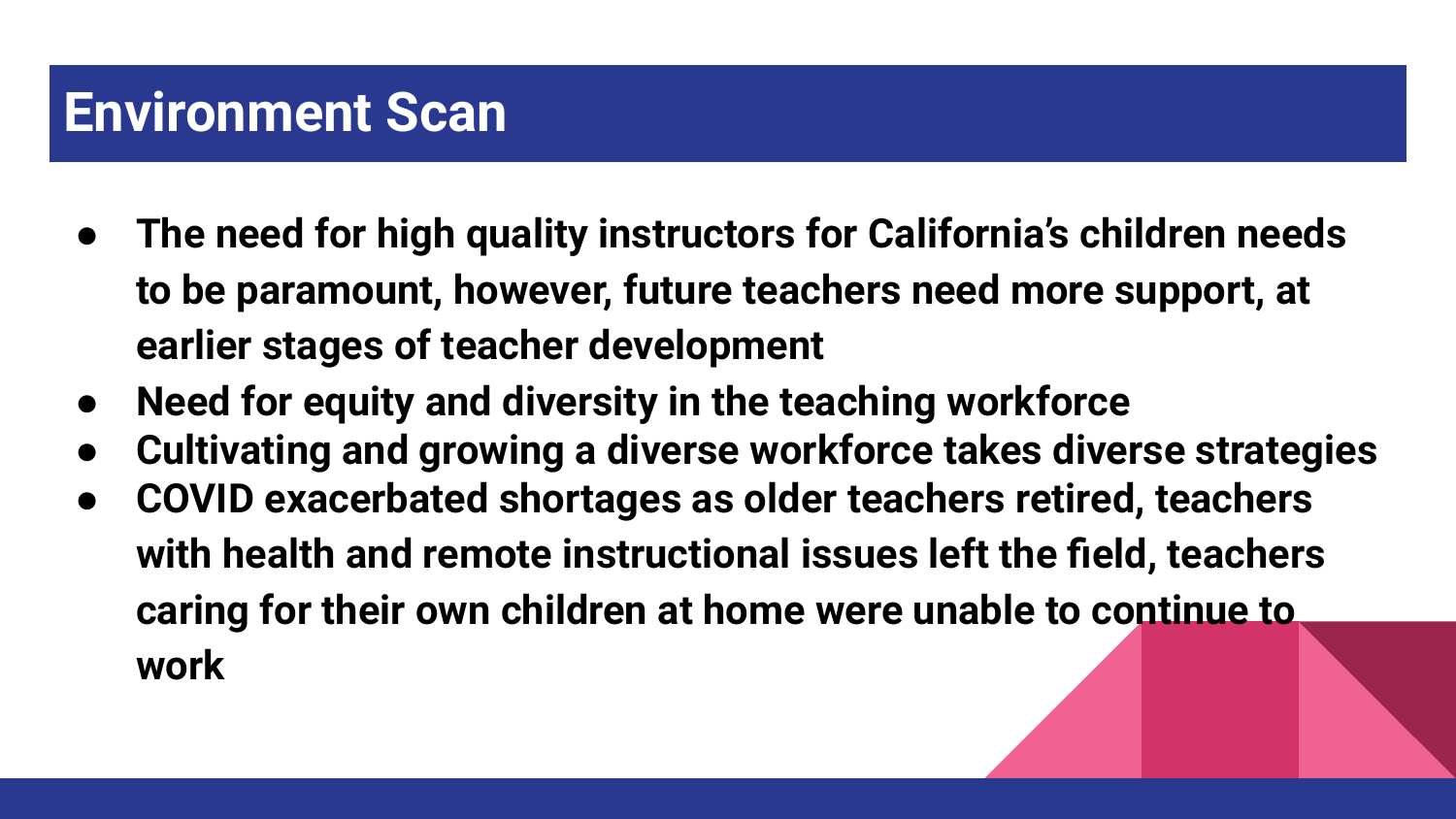### **Child Development Permit Proposed Changes**

- **● Eliminate Assistant Teacher Level**
- **● Associate Teacher is Supervised by Teacher Level Permit Holder**
- **● Teacher must obtain an AA/AS Degree within specified time and complete 210 hours of clinical experience**
- **Master Teacher must possess a BA/BS degree with options, standards to include coaching support, complete 210 hours of clinical experience**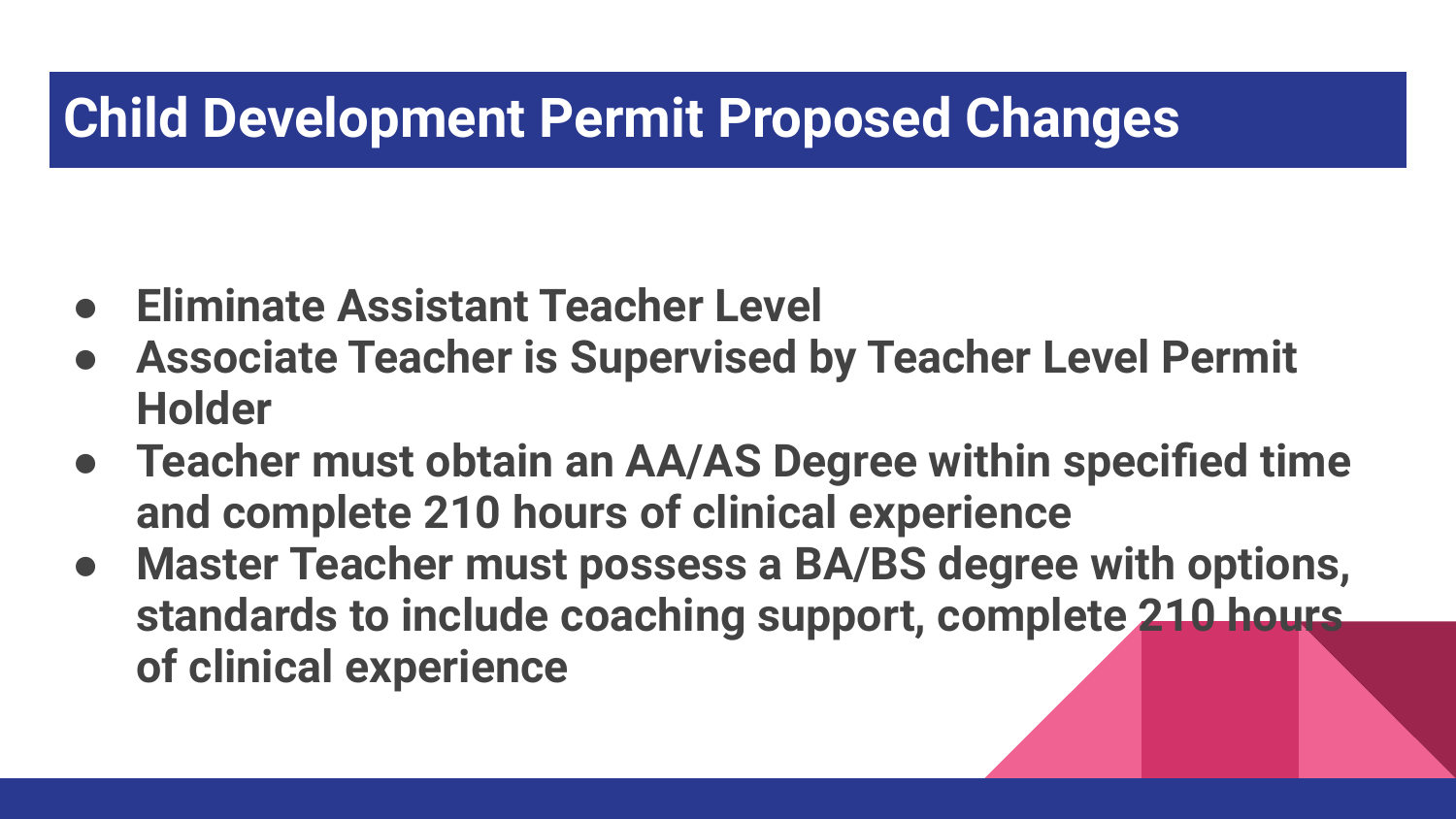#### **Child Development Permit Proposed Changes**

- **● Site Supervisor must possess a BA with options, need full range of developmental coursework, standards to include coaching support, complete 210 hours of clinical experience, 180 hours of professional growth activities**
- **● Program Director must possess a BA with 15 units in administration, leadership, supervision and 24 units in range of ECE courses, complete 210 hours of clinical experience, 180 hours of professional growth activities**

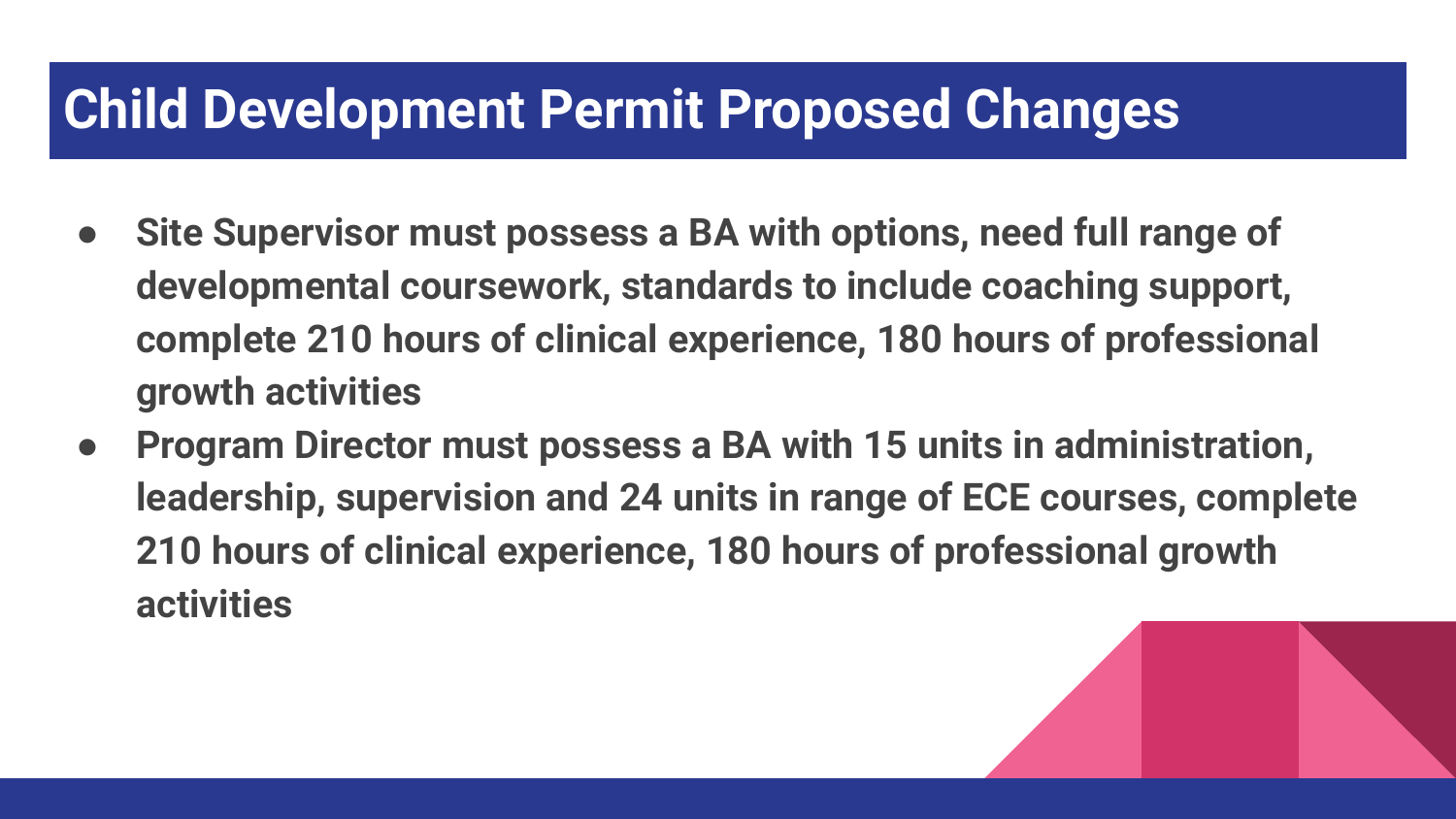#### **Proposed Pathways to ECE Specialist Credential**

- **● Current Child Development Permit holders will be required to obtain a BA degree, Subject Matter Preparation could be met through specific courses, must complete TPA's, must complete specific areas within clinical practice**
- **● Current Multiple Subjects Credential holders can meet ECE methods and pedagogy with a range of options and 24 units in ECE including using experience, a micro-credential, a TPA, or other options**

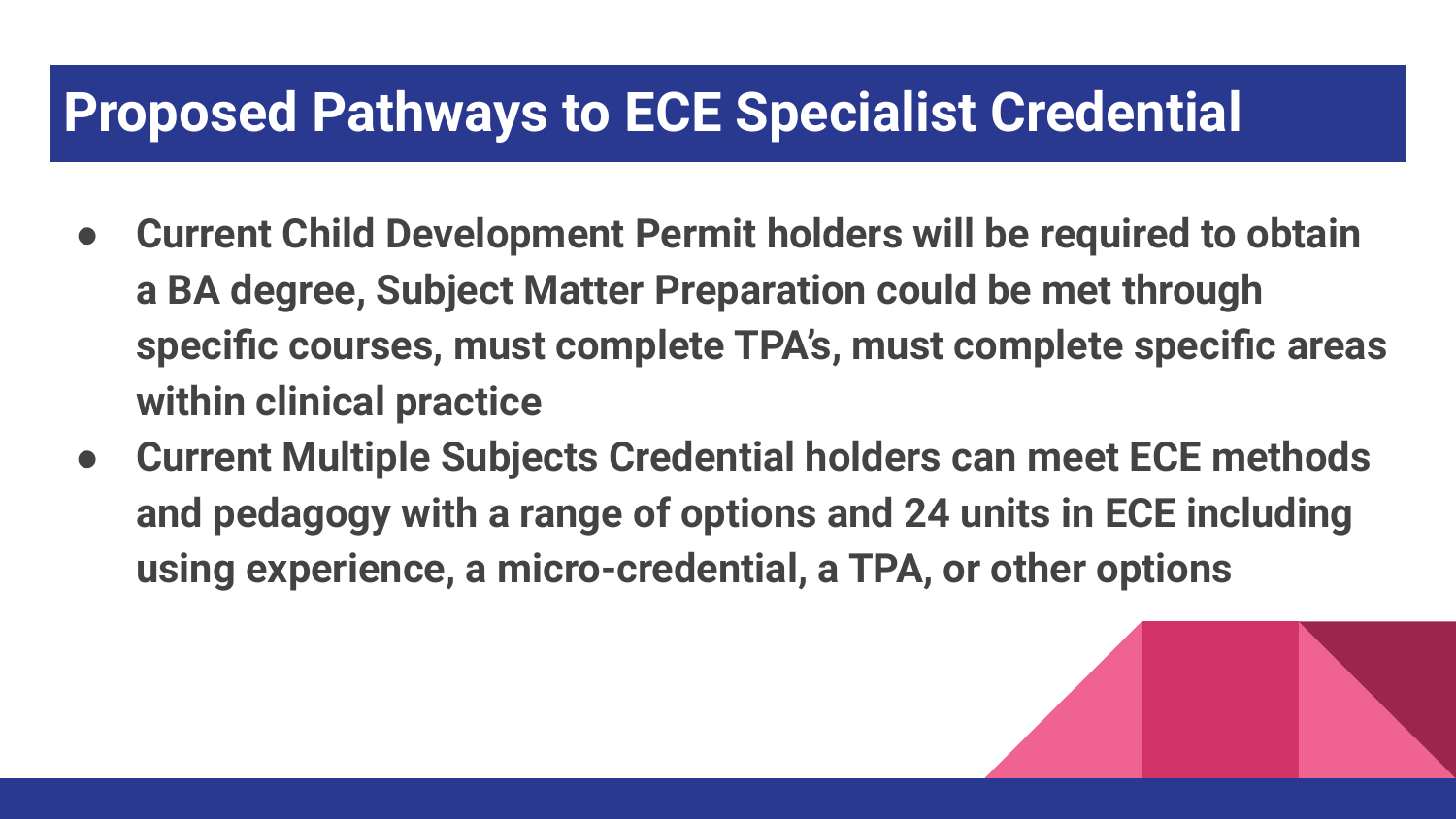#### **Proposed Pathways to ECE Specialist Credential**

- **● Is an added authorization must be added to a base credential**
- **● Does not require additional legislation**
- **● Can draw from current Permit holders AND Multiple Subjects holders**

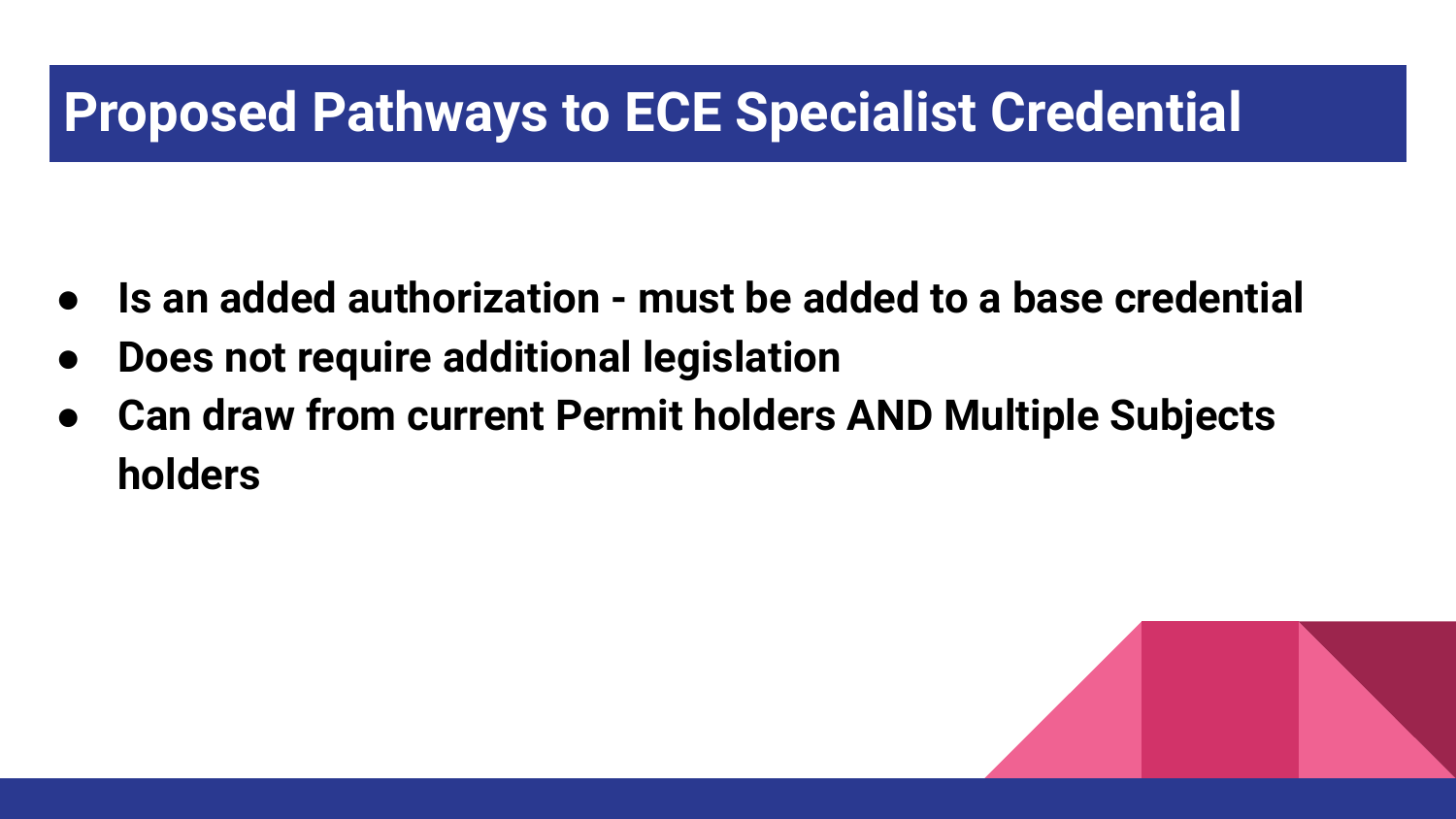### **Proposed Changes to Multiple Subjects and Single Subject Credentials:**

- **● Elimination of CBEST Tests Replaced by satisfactory completion of specific math, reading and writing ollege Courses (grade B or better) or completion of other tests/assessments**
- **● Elimination of CSET tests Replaced by completion of an approved course of study in specific areas**
- **● For Multiple Subjects Credentials, approved course of study may be a Liberal Studies or other approved program**

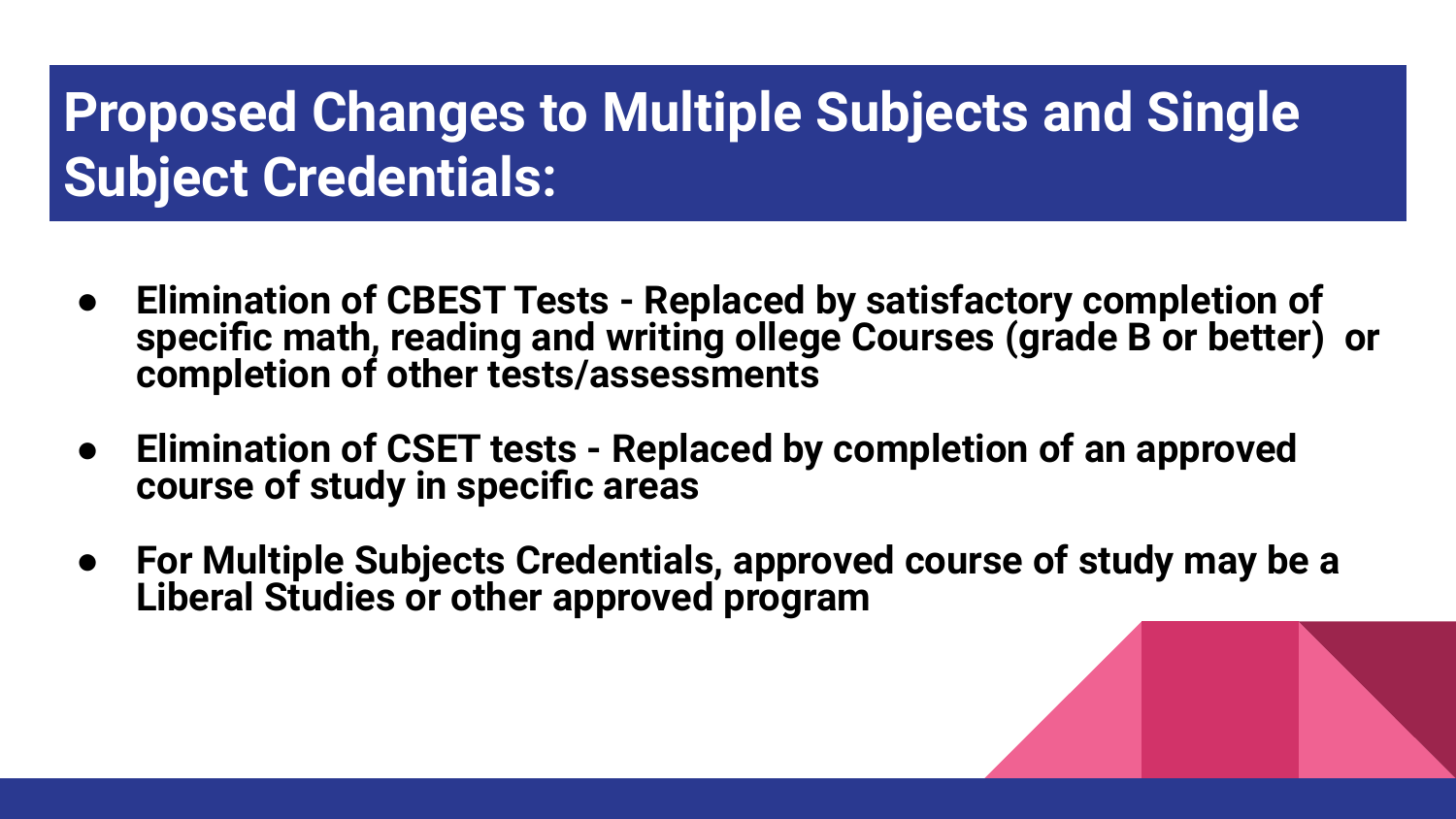#### Questions? Will proposed changes result in:

- A diverse workforce?
- Are we employing new and different strategies to ensure new and different results?
- Is our sector supported at all points? Entry? High school? Community College? 4 year college? Credential Program?
- Can career changers obtain support needed to understand changes and requirements?
- Additional teachers in the pipeline?
- Impacts on 4th and 5th Grade teachers?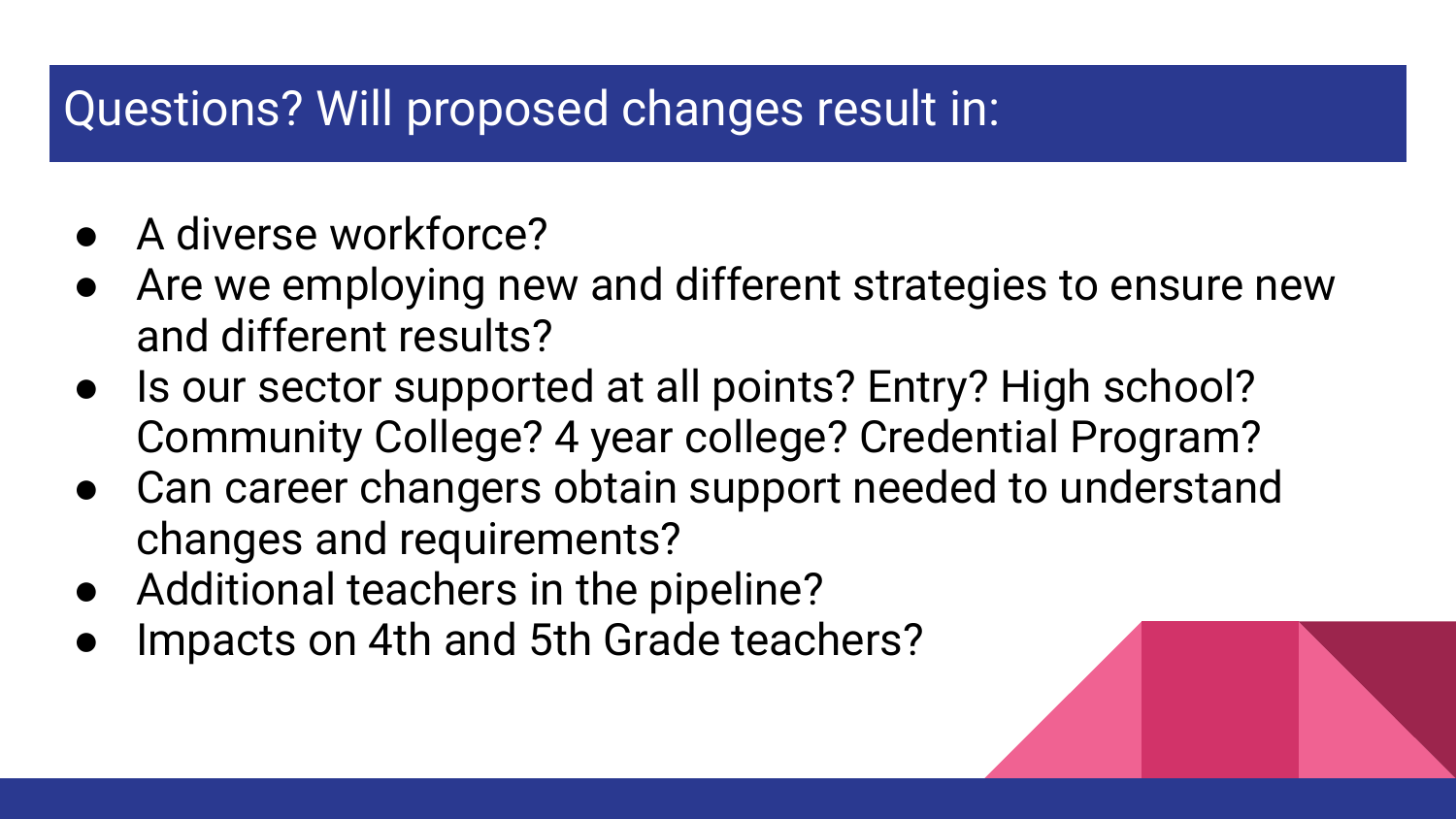#### **Questions? Will proposed changes result in:**

- $\bullet$  Increase in teacher salaries commensurate with new demands, training and education?
- An equitable system?
- A reduction in teacher turnover?
- Do we have the support staff, counselors, pathway guides, credential and permit analysts to support the workforce?
- Clarity for students currently pursuing permits, credentials and in pipeline?
- Multiple Subjects teachers with ECE pedagogy?
- Will the AS-T need to be revised?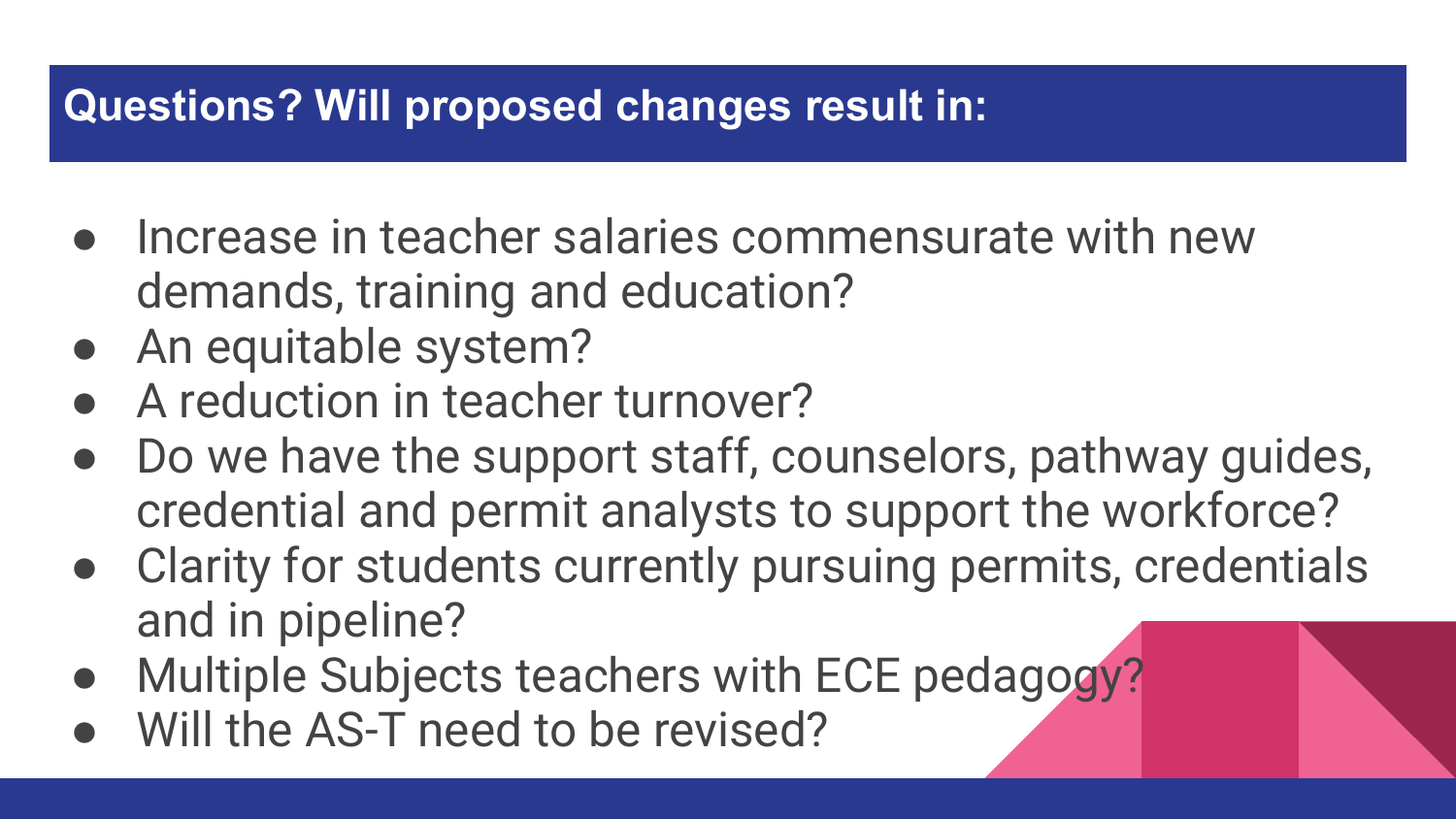#### Opportunities to Get Involved

- **● ECE Credentialing Workgroup Currently Being Formed**
- **● Public Engagement Sessions**
- **● Additional Input After Workgroup Recommendations in 2022**

Join a Professional Group such as:

**CCCECE**

**ACCCTEP**

**PEACH**

**TPP/ECE/EDU COP's**

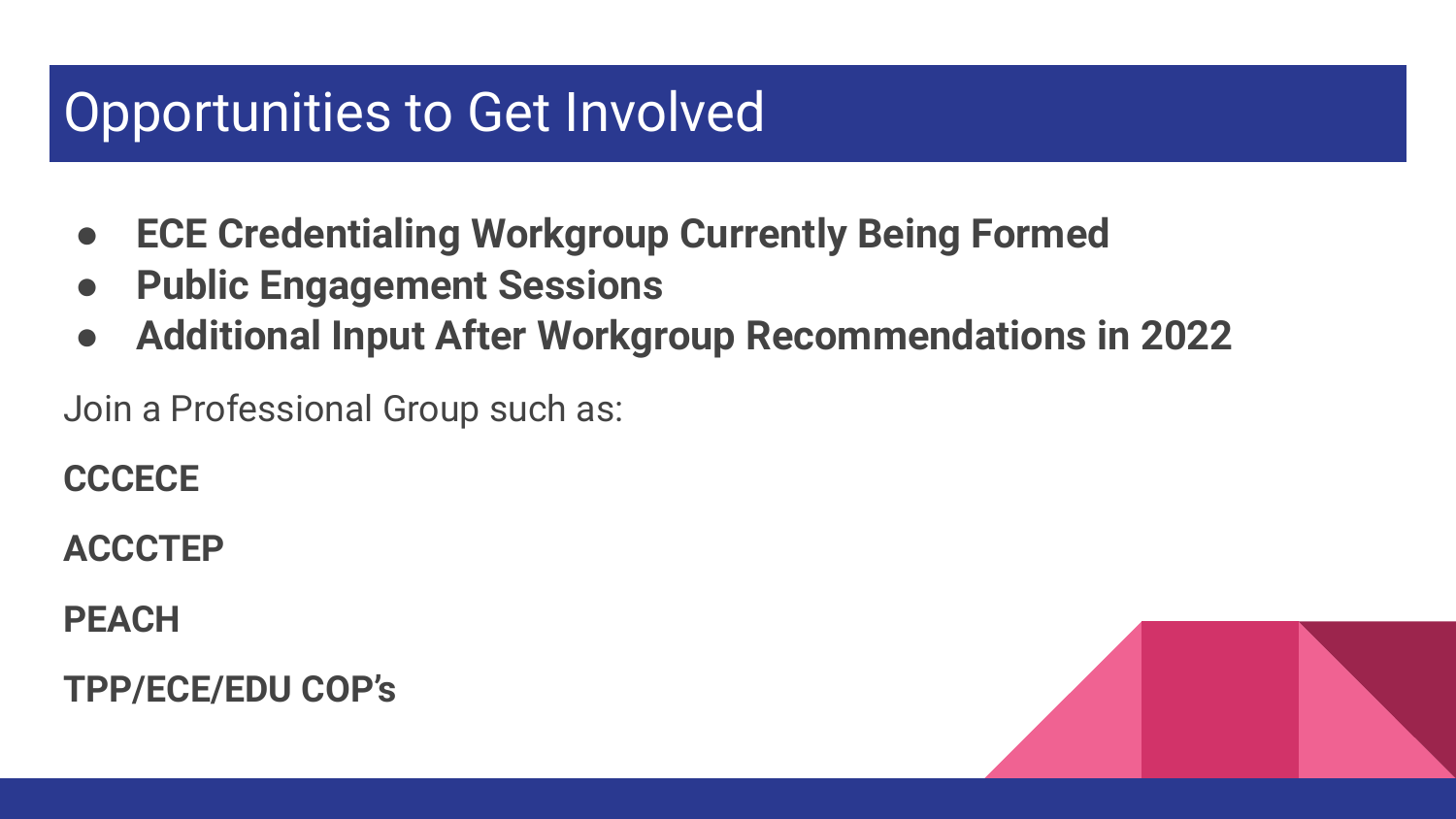#### **Summary Documents**

**Establishing Multiple, Accessible Pathways to a Permit or Credential Authorizing Service in State Preschool and Transitional Kindergarten** 

[https://www.ctc.ca.gov/docs/default-source/commission/agendas/2021-09/2021-09-2a.](https://www.ctc.ca.gov/docs/default-source/commission/agendas/2021-09/2021-09-2a.pdf?sfvrsn=14b325b1_2) [pdf?sfvrsn=14b325b1\\_2](https://www.ctc.ca.gov/docs/default-source/commission/agendas/2021-09/2021-09-2a.pdf?sfvrsn=14b325b1_2)

#### **AB 130 - Availability of New Options to Meet Subject Matter and Basic Skills Requirements**

[https://www.ctc.ca.gov/docs/default-source/commission/coded/2021/coded-21-05.pdf?](https://www.ctc.ca.gov/docs/default-source/commission/coded/2021/coded-21-05.pdf?sfvrsn=ac402ab1_2) [sfvrsn=ac402ab1\\_2](https://www.ctc.ca.gov/docs/default-source/commission/coded/2021/coded-21-05.pdf?sfvrsn=ac402ab1_2)

**New Teachers Receive Waivers on Requirements**

https://edcal.acsa.org/new-teachers-receive-waivers-on-requirement